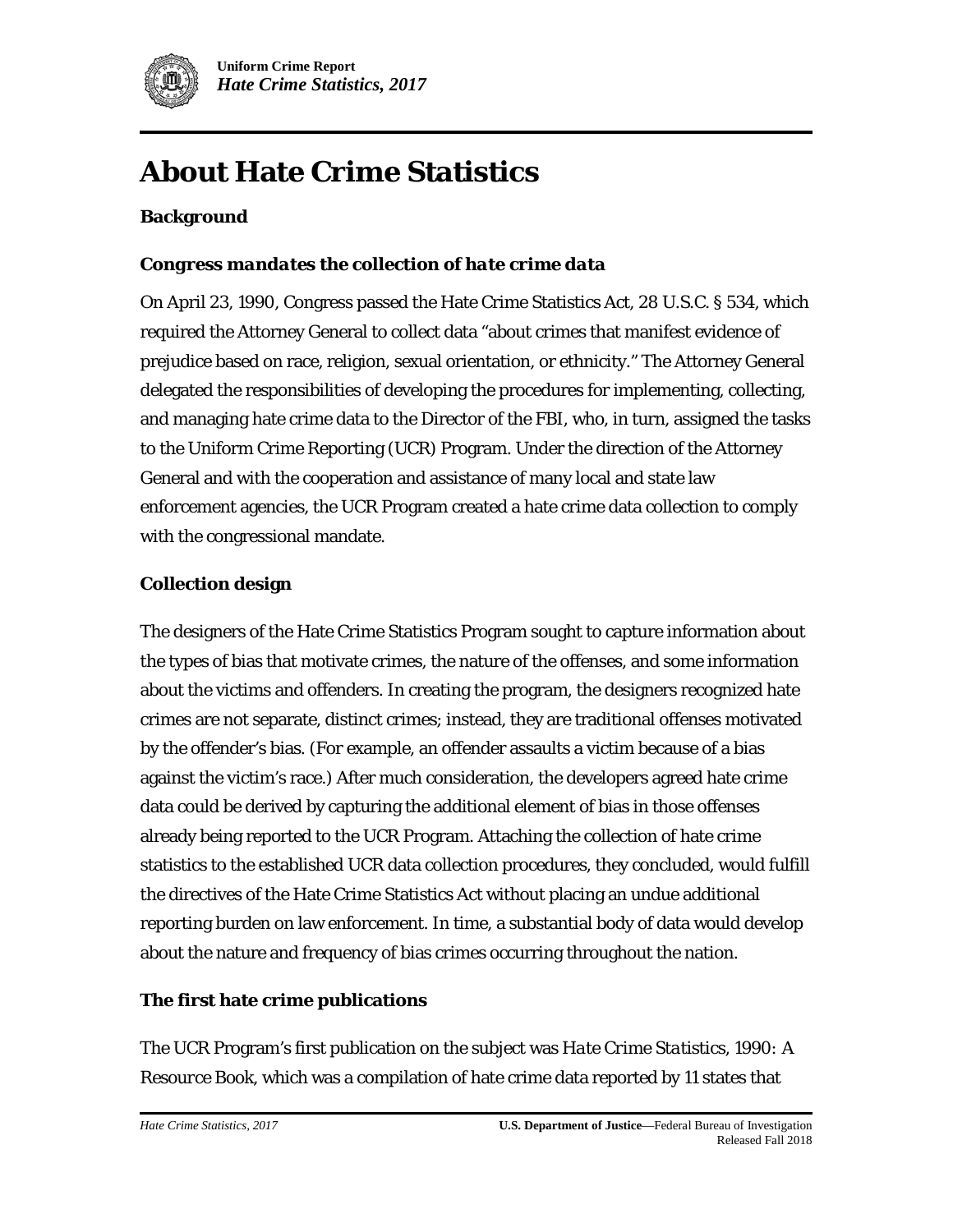had collected the information under state authority in 1990 and were willing to offer their data as a prototype. The UCR Program continued to work with agencies familiar with investigating hate crimes and collecting related information so it could develop and implement a more uniform method of data collection on a nationwide scale. *Hate Crime Statistics, 1992,* presented the first published data reported by law enforcement agencies across the country that participated in the UCR Hate Crime Statistics Program.

#### **Subsequent changes to the hate crime data collection**

- In September 1994, lawmakers amended the Hate Crime Statistics Act to include bias against persons with disabilities by passing the Violent Crime Control and Law Enforcement Act of 1994, Public Law 103-322. The FBI started gathering data for the additional bias type on January 1, 1997.
- The Church Arson Prevention Act, 18 U.S.C. § 247, which was signed into law in July 1996, removed the sunset clause from the original statute and mandated that the collection of hate crime data become a permanent part of the UCR Program.
- Congress further amended the Hate Crime Statistics Act by passing the Matthew Shepard and James Byrd, Jr. Hate Crimes Prevention Act of 2009, 18 U.S.C. §249 (Shepard/Byrd Act). The amendment includes the collection of data for crimes motivated by bias against a particular gender (male and female) and gender identity (transgender and gender non-conforming). It also mandates the FBI to collect data concerning hate crimes committed by or directed against juveniles. The UCR Program met the mandate by permitting law enforcement to report the number of victims/offenders who are 18 years of age or older and the number of victims/offenders under the age of 18. (See the [Hate Crime Statistics Act](file://file.omninet.fbi/omnicommon/Common/CommUnit/Hate%20Crime%20Main%20File/Hate%20Crime%202017/5%20Final/Resource%20Pages/hate_crime_statistics_act) for referenced legislation, as amended.) Also, at the recommendation of the Criminal Justice Information Services (CJIS) Advisory Policy Board (APB) and with input from the Hate Crime Coalition, the FBI revised the hate crime data collection's sexual-orientation bias types to anti-gay (male); anti-lesbian; anti-lesbian, gay, bisexual, and transgender (mixed group); anti-heterosexual; and anti-bisexual. The FBI began collecting all of these data in 2013.
- In 2012, the UCR Hate Crime Statistics Program made additional system modifications to comply with the requirements established by the U.S.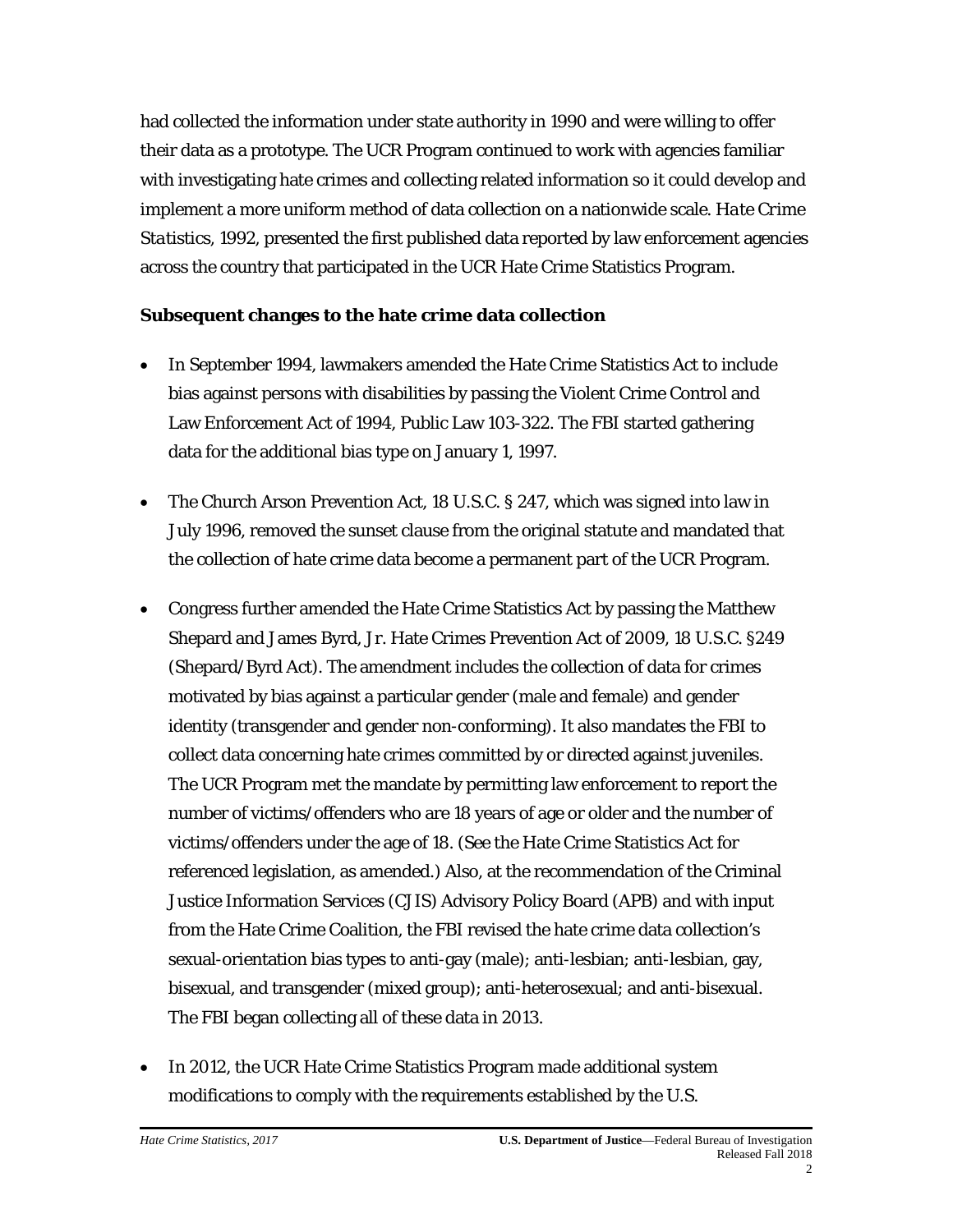Government's Office of Management and Budget for the collection of race and ethnicity. The revised race categories are White, Black or African American, American Indian or Alaska Native, Asian, and Native Hawaiian or Other Pacific Islander. The revised ethnicity categories are "Hispanic or Latino" and "Not Hispanic or Latino." At the recommendation of the CJIS APB, the FBI began allowing agencies to report up to four additional bias motivations per offense type. The FBI began collecting data with these modifications in 2013.

- In 2013, at the recommendation of the CJIS APB and with the approval of the FBI Director, the UCR Program began collecting rape data under a revised definition and the absence of the term "forcible" from the offense name. The revised definition of rape as collected via the Summary Reporting System (SRS) is "penetration, no matter how slight, of the vagina or anus with any body part or object, or oral penetration by a sex organ of another person, without the consent of the victim." Although some SRS agencies have been able to apply the revised definition to their data collection procedures, not all agencies have been able to do so. Therefore, the UCR Program publishes the rape data of law enforcement agencies that submit their hate crime data via the SRS electronic record layout or the Microsoft Excel Workbook Tool in accordance with the rape definition (i.e., revised or legacy [the historical definition]) the agency applies in the reporting year. For all law enforcement agencies that submit their hate crime data via NIBRS, the UCR Program combines the agencies' totals for the offenses of rape (which includes both male and female victims), sodomy, and sexual assault with an object to derive rape figures in accordance with the broader revised definition. (See Methodology and About the UCR Program for more information.)
- In 2013, the Director of the FBI approved the CJIS APB's recommendation to expand the bias types in the religion category to include all of those identified by the Pew Research Center and the U.S. Census Bureau. The Director also approved the collection of an anti-Arab bias. Beginning in 2015, law enforcement agencies could submit the following additional religious bias types: anti-Buddhist, anti-Eastern Orthodox (Greek, Russian, etc.), anti-Hindu, anti-Jehovah's Witness, anti-Mormon, anti-Other Christian, and anti-Sikh. Furthermore, the Hate Crime Statistics Program began collecting race and ethnicity bias types under the combined category Race/Ethnicity/Ancestry, which includes the added bias type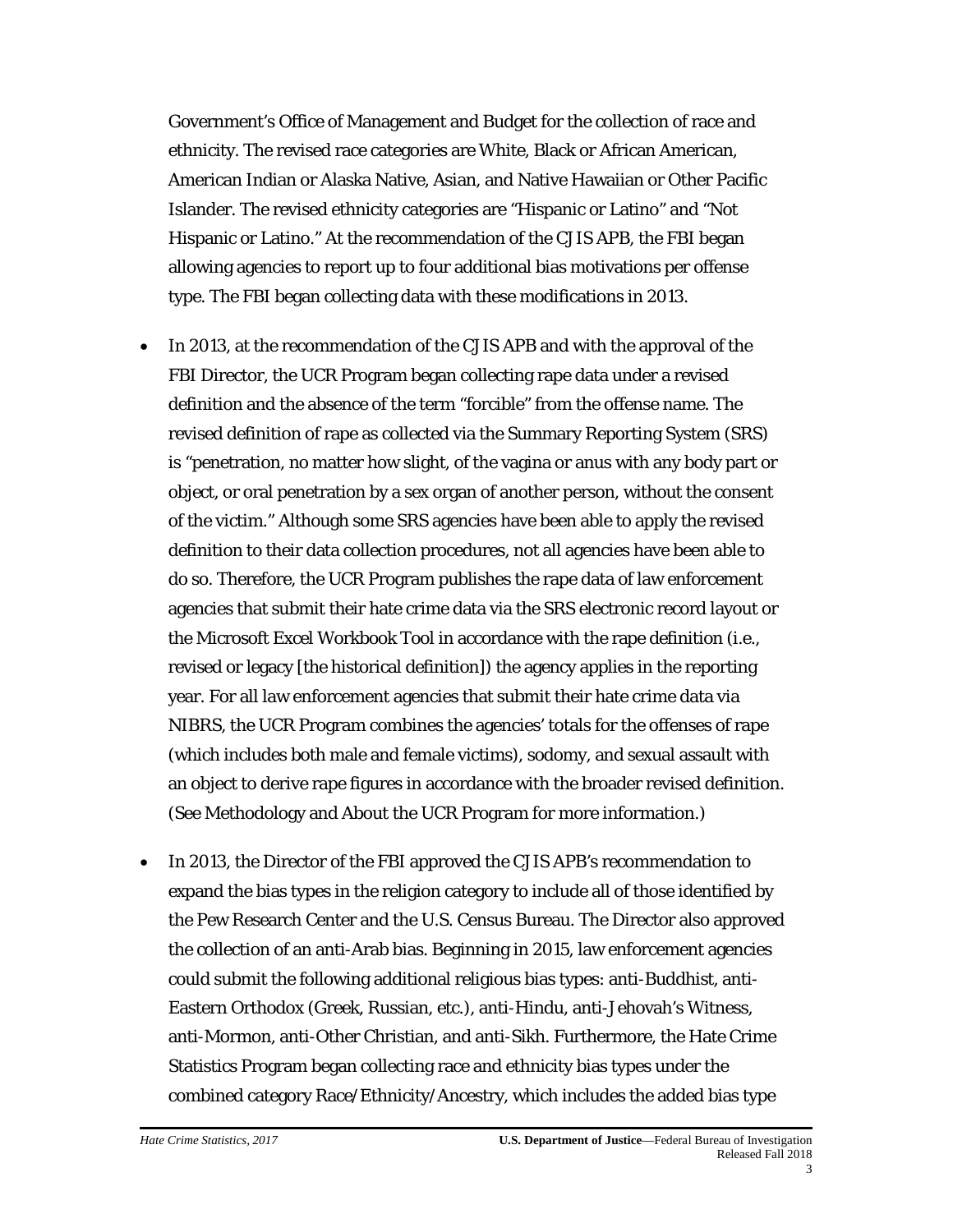of anti-Arab. In addition, the anti-Not Hispanic or Latino bias type became the anti-Other Race/Ethnicity/Ancestry bias type. Data concerning these changes were first published in *Hate Crime Statistics, 2015*.

- In 2016, the UCR Program began permitting law enforcement agencies that contribute their data via NIBRS to report offenses of animal cruelty, identity theft, and hacking/computer invasion, as well as the location of cyberspace.
- Beginning January 1, 2017, the national UCR Program is no longer publishing rape data collected using the UCR legacy definition of rape. Because the definition of rape in NIBRS is gender-neutral, this change does not affect agencies that submit incident-based rape data via NIBRS.

# **Data provided**

The hate crime data in this Web publication comprise a subset of information that law enforcement agencies submit to the UCR Program. Although the UCR Program historically calculates national estimates for specific tables in *Crime in the United States*, the program does not estimate any data (i.e., no estimation method is applied to account for missing data) in the Hate Crime Statistics Program. (See the subsection *Agencies Contributing Data* below and the accompanying table for more information about participating agencies.)

The types of hate crimes reported to the program (i.e., the biases that motivated the crimes) are further broken down into more specific categories. As collected for each hate crime incident, the aggregate data in this report include the following:

- Incidents and offenses by bias motivation—Crimes reported to the FBI involve those motivated by biases based on race/ethnicity/ancestry, gender, gender identity, religion, disability, and sexual orientation, as well as crimes committed by and crimes directed against juveniles. Incidents may include one or more offense types.
- Victims—The types of victims collected for hate crime incidents include individuals (adults and juveniles), businesses/financial institutions, government entities, religious organizations, and society/public as a whole.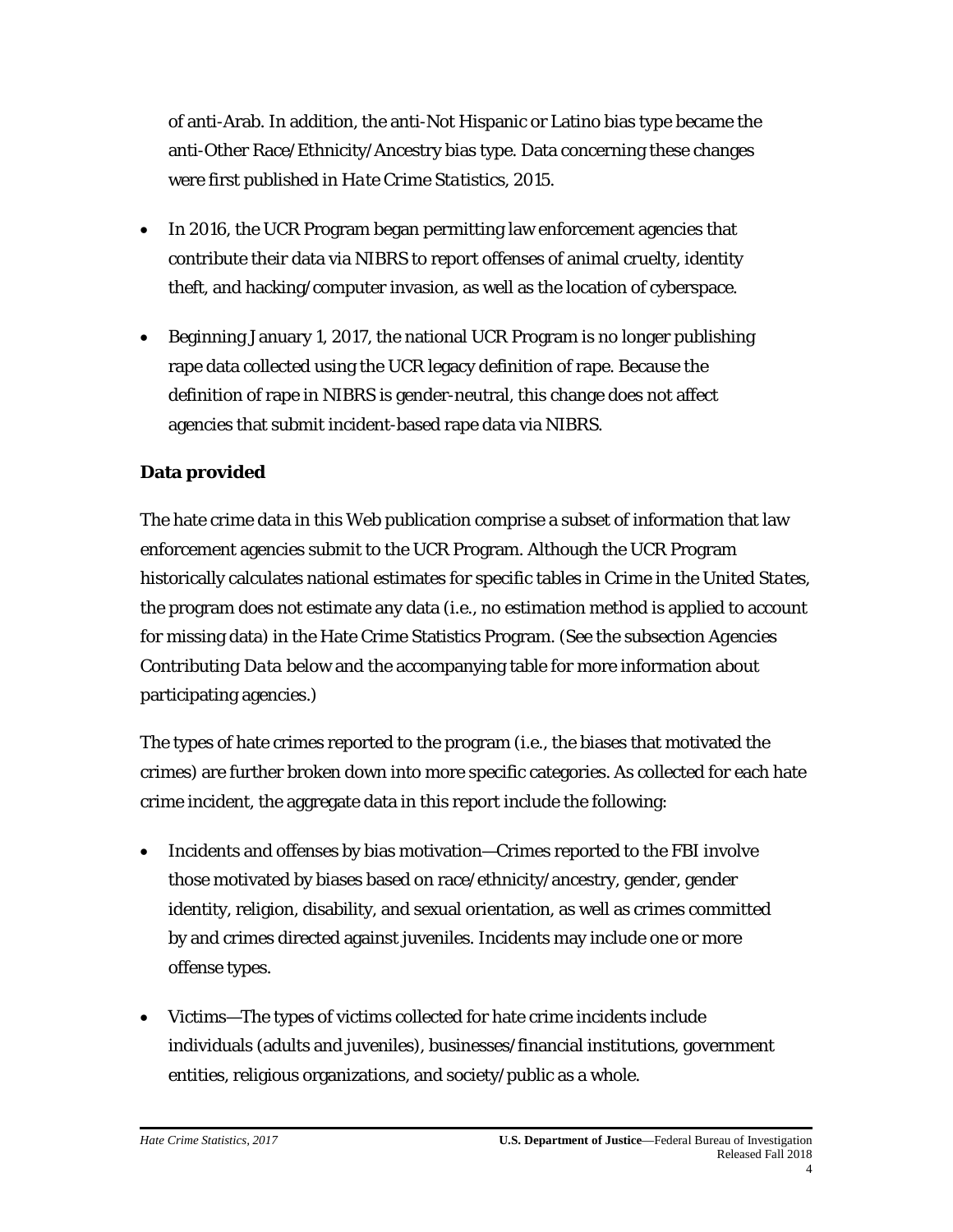- Offenders—Law enforcement specifies the number of offenders (adults and juveniles), and when possible, the race and ethnicity of the offender or offenders as a group.
- Location type—Law enforcement may specify one of 46 location designations, e.g., residence/home, parking/drop lot/garage. The location type of cyberspace is collected in NIBRS only.
- Hate crime by jurisdiction—Includes data about hate crimes by state and agency.

# **Participation**

# *Law enforcement's support*

Law enforcement's support and participation have been the most vital factors in moving the hate crime data collection effort from concept to reality. The International Association of Chiefs of Police, the National Sheriffs' Association, the former UCR Data Providers' Advisory Policy Board (which is now part of the CJIS APB), the International Association of Directors of Law Enforcement Standards and Training, and the Association of State UCR Programs all have endorsed the UCR Program's Hate Crime Statistics Program. In addition to this support, thousands of law enforcement agencies nationwide make crucial contributions to the program's success as the officers within these agencies investigate offenses and report hate crimes when they determine the offenders' actions were motivated by bias.

# *Agencies contributing data*

Agencies that participated in the Hate Crime Statistics Program in 2017 represented more than 300 million inhabitants, or 94.1 percent of the nation's population, and their jurisdictions covered 49 states and the District of Columbia. (See [Table 12.](file://file.omninet.fbi/omnicommon/Common/CommUnit/Hate%20Crime%20Main%20File/Hate%20Crime%202017/5%20Final/Resource%20Pages/table_12)) The following table presents the number of agencies that participated in hate crime reporting in 2017 by population group and the population covered collectively by those agencies within each group.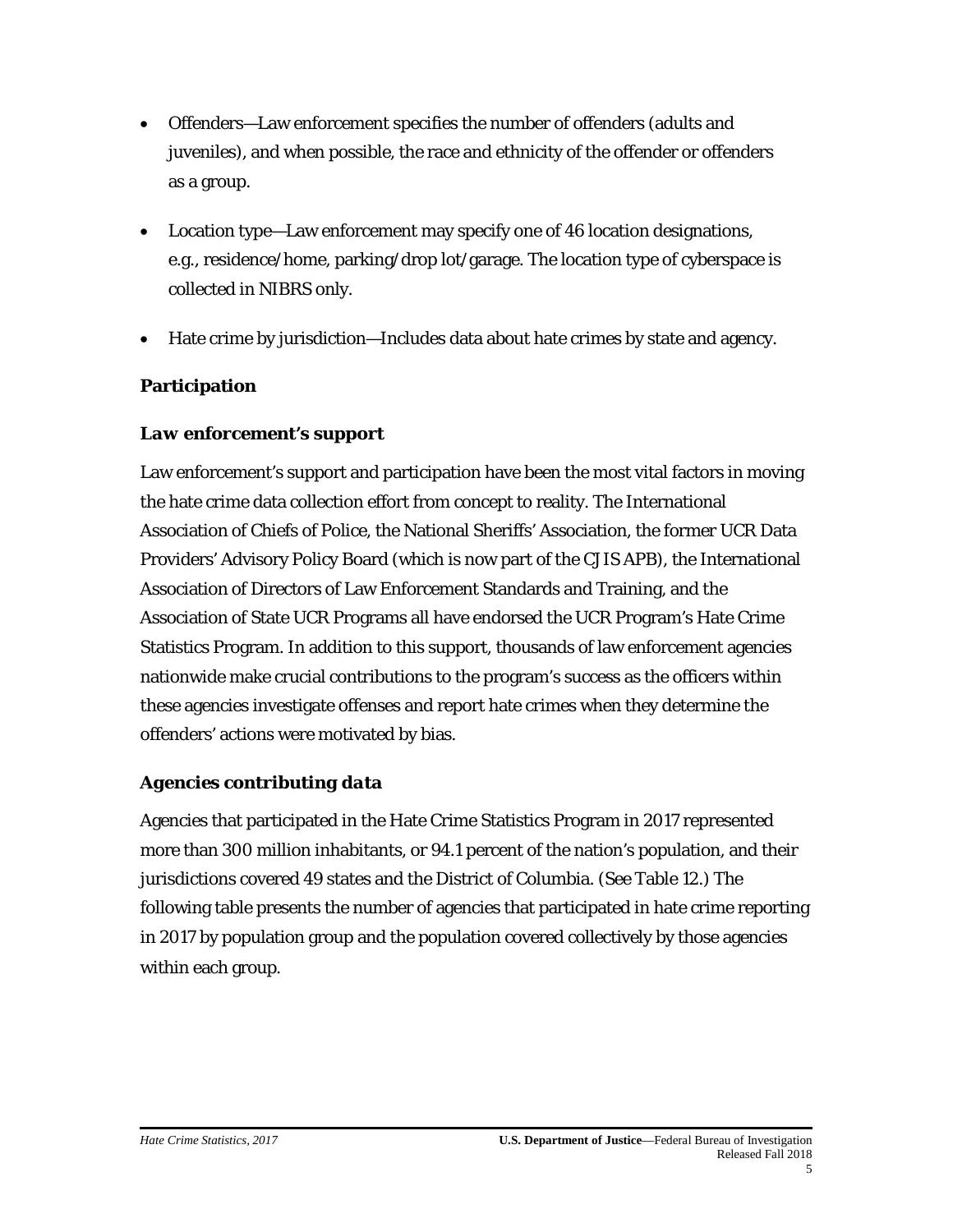# **Agencies participating in UCR hate crime reporting Population group Number of participating agencies Population covered Total 16,149 306,435,676 Group I (Cities 250,000 and over)** 82 60,637,635 **Group II (Cities 100,000–249,999)** 218 32,396,880 **Group III (Cities 50,000–99,999)** 482 33,672,307 **Group IV (Cities 25,000–49,999)** 868 30,072,013 **Group V (Cities 10,000–24,999)** 1,786 28,545,233 **Group VI1 (Cities under 10,000)** 8,290 8,290 **Metropolitan Counties<sup>1</sup> 1,959 73,842,621 Nonmetropolitan Counties<sup>1</sup>** 1 23,631,632

#### *Number of Participating Agencies and Population Covered by Population Group, 2017*

1Includes universities and colleges, state police agencies, and/or other agencies to which no population is attributed.

#### *Contributor resources*

To assist contributing agencies with the new system requirements for electronically submitting hate crime data, the national UCR Program has published the following resources, which are available on th[e UCR](http://www.fbi.gov/about-us/cjis/ucr) Web page.

- *[NIBRS Technical Specification](http://www.fbi.gov/about-us/cjis/ucr/nibrs_technical_specification_version_1.0_final_04-16-2012.pdf)* (pdf)
- *[NIBRS User](http://www.fbi.gov/about-us/cjis/ucr/nibrs/nibrs-user-manual) Manual* (pdf)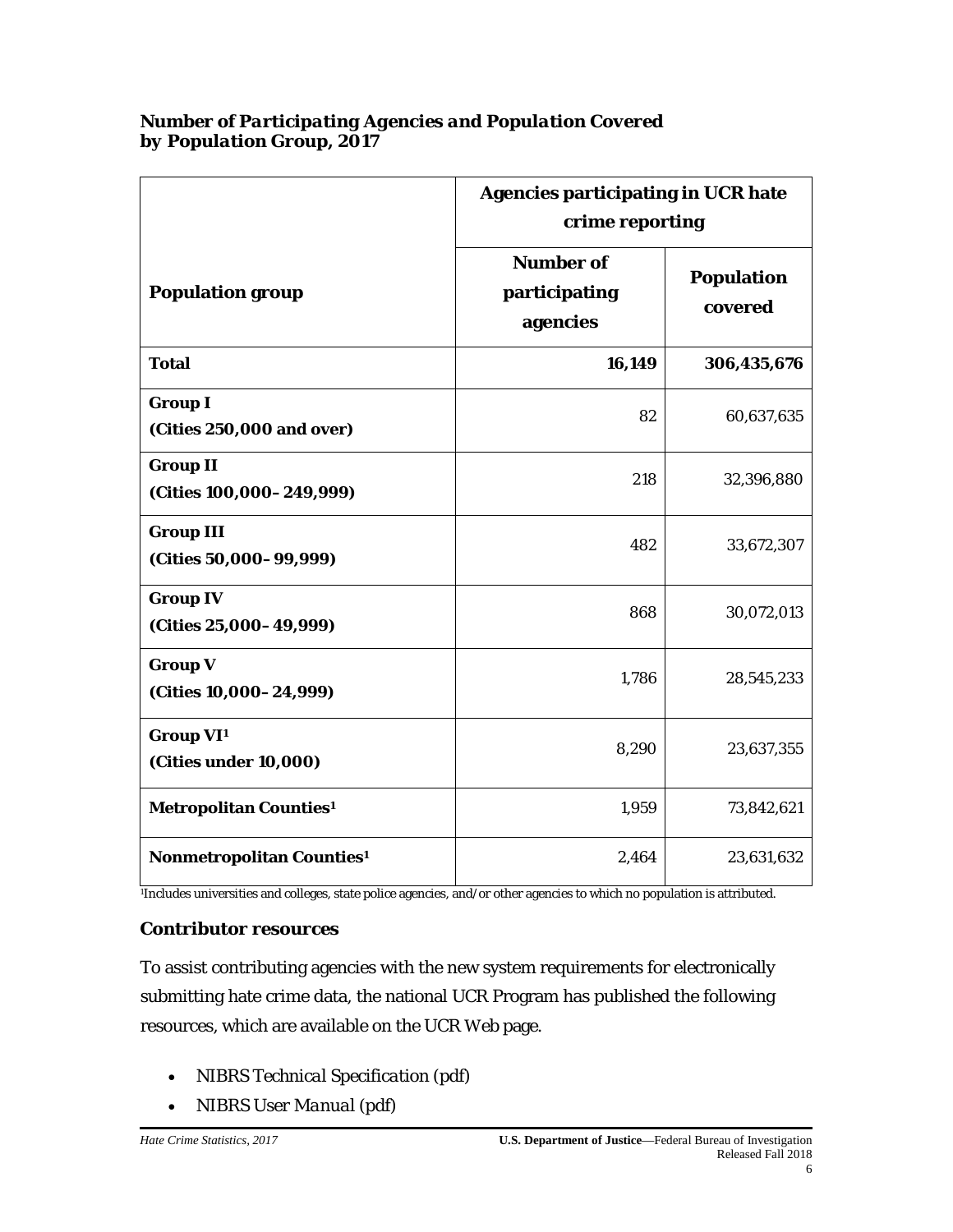- *Hate Crime [Technical Specification](http://www.fbi.gov/about-us/cjis/ucr/technical-specification)* (pdf)
- *Hate Crime Data Collection [Guidelines and Training Manual](http://www.fbi.gov/about-us/cjis/ucr/data-collection-manual)* (pdf)
- *Conversion of NIBRS Data to Hate Crime Data* (pdf)

# **What do you think?**

The E-Government Act of 2002 promotes more efficient uses of information technology by the federal government. This report is a product of the FBI's effort to publish its statistics using twenty-first century technology and, as a result, reach a larger audience more efficiently. The FBI welcomes your [feedback](file://file.omninet.fbi/omnicommon/Common/CommUnit/Hate%20Crime%20Main%20File/Hate%20Crime%202017/5%20Final/Resource%20Pages/feedback_form) about this electronic report via a short evaluation form. Your comments will help us improve the presentation of future releases of *Hate Crime Statistics*.

# **What you won't find on this page**

**Raw data.** The data presented in *Hate Crime Statistics* provides information about bias-motivated crimes in the United States broken down by state and by local agency. More detailed data (e.g., the subcategory breakdowns of bias motivations, the known offenders' races, and the victim types for each agency submitting hate crime data to the national UCR Program) are furnished in the UCR Program's hate crime master files. For more information, contact the FBI's CJIS Division via e-mail at [crimestatsinfo@fbi.gov](mailto:crimestatsinfo@fbi.gov) or by telephone at 304-625-2000.

# **If you have questions about the data in this publication**

For questions about this information or for Web assistance, please contact the FBI's CJIS Division at 304-625-2000. For more information about the UCR master files from which this publication was derived and other available UCR data, see *[UCR Electronic and Hard](http://www.fbi.gov/about-us/cjis/ucr/additional-ucr-publications/ucr_dissemination_sops.pdf)  [Copy Data Dissemination Standard Operating Procedures](http://www.fbi.gov/about-us/cjis/ucr/additional-ucr-publications/ucr_dissemination_sops.pdf)*. To obtain UCR data not presented in this publication, please contact the FBI's CJIS Division via e-mail at [crimestatsinfo@fbi.gov.](mailto:crimestatsinfo@fbi.gov)

# **Suggested reference citation**

The following is a suggested citation style for data users who need to reference information from this report: